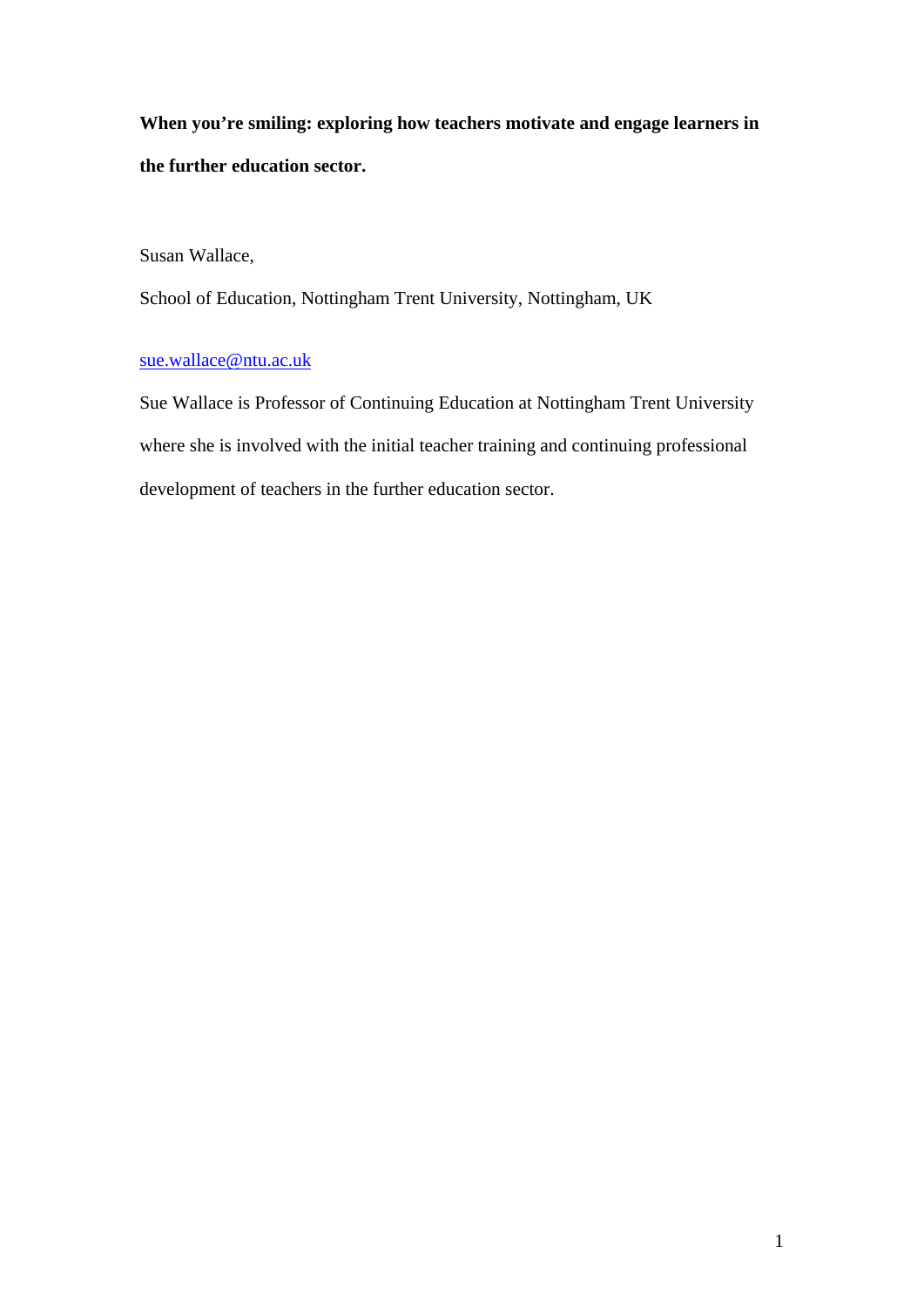# **When you're smiling: exploring how teachers motivate and engage learners in the further education sector.**

**Abstract**. This paper is based on a one year research project in the UK designed to investigate teachers' strategies for motivating learners and managing non-compliant behaviour in the Further Education sector. Carried out in collaboration with 203 teachers in three colleges of further education, the inquiry set out to identify, through the use of observations and focus groups, the learner behaviours most commonly identified by teachers as 'challenging', and the methods teachers employ to successfully address these. It also sought to capture teachers' theories about the possible causes of non-engagement, with a view to incorporating findings about both theorising and practice into sessions for initial teacher training and continuing professional development. Drawing on these data, this paper suggests that lack of motivation in the 14-19 age group is a common phenomenon across this range of colleges, manifesting in behaviours such as lack of punctuality, failure to submit coursework and refusal to remain on task; and that experienced teachers are no more effective in managing such behaviours than teachers new to the profession. The implications in terms of teacher education and development are discussed in the final section which points to the evidence that, although positive teacherlearner interaction is found to be productive in addressing the immediate symptoms of disengagement, participants in the study consider the root causes to lie beyond their control.

**Keywords:** professional development; motivation; behaviour; further education.

#### **A. Introduction**

The further and vocational education sector in the UK is currently in the strange position of being unsure what to call itself. The term 'Lifelong Learning' has become associated with a set of policy initiatives instigated by the Labour governments of 1997- 2010 which have subsequently been overturned, beginning with the dissolution of Lifelong Learning UK (LLUK), the sector skills council set up in 2005 to regulate the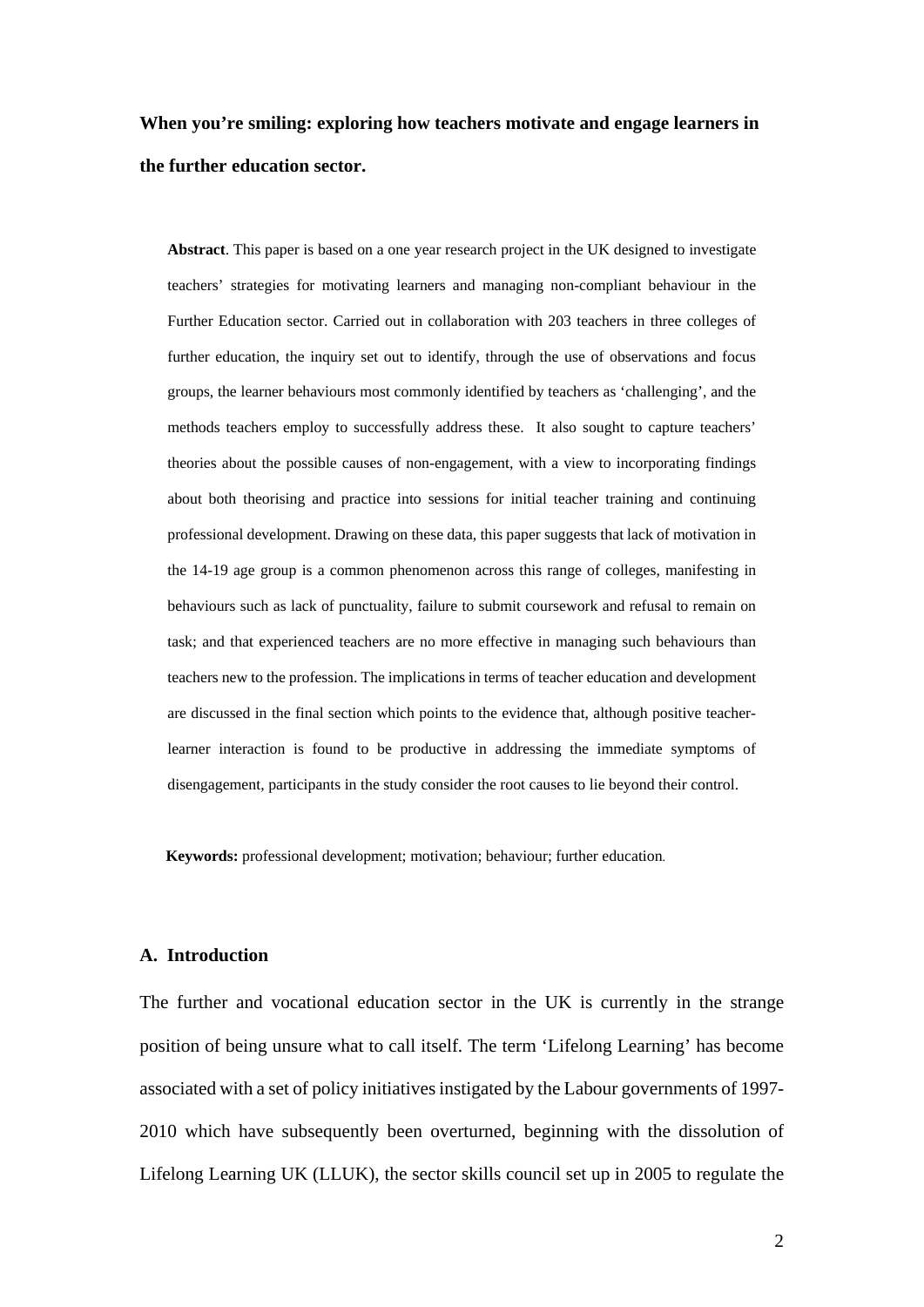professional development of teachers and trainers in the post-compulsory sector and to manage what had become known as the 'LLUK standards' for teacher training. Following a period of uncertainty between this dissolution and the publication of the findings of the Lingfield Review (2012), it is now apparent that teachers for the sector will still be expected to gain a sector-specific teaching qualification. Meanwhile, the terminology employed by the sector to describe itself is reverting to some of its previous, non-politicised aliases: Further Education (FE); Further Education and Training (FET); Vocational Education and Training (VET); or Post-compulsory Education and Training (PCET). Colleges of Further Education play a key role in this sector, and it is the teaching and learning in such colleges which provides the context for this research. Therefore 'FE' will be the term used in this paper to indicate the sector as a whole.

 When embarking on their training, applicants to the profession are often asked why they have chosen to teach in further education rather than in schools; and their answer often makes reference to their belief that learners in this sector are there because they want to be, and are therefore likely to be more highly motivated and better behaved than those who are still in school and subject to compulsory attendance (Wallace, 2007). Their first days of observing experienced teachers at work in the sector are often experienced as a sharp contrast to these preconceptions (Wallace, 2002; Spenceley, 2007) as the extent of de-motivation and non-compliance among some groups of learners becomes apparent. The purpose of the research described in this paper, therefore, was three-fold: it was designed to discover the most frequently encountered examples of disengaged or non-compliant student behaviour observed in a sample of three colleges of further education; to explore the strategies which teachers and trainers employed to successfully address these; and to extrapolate, where possible, the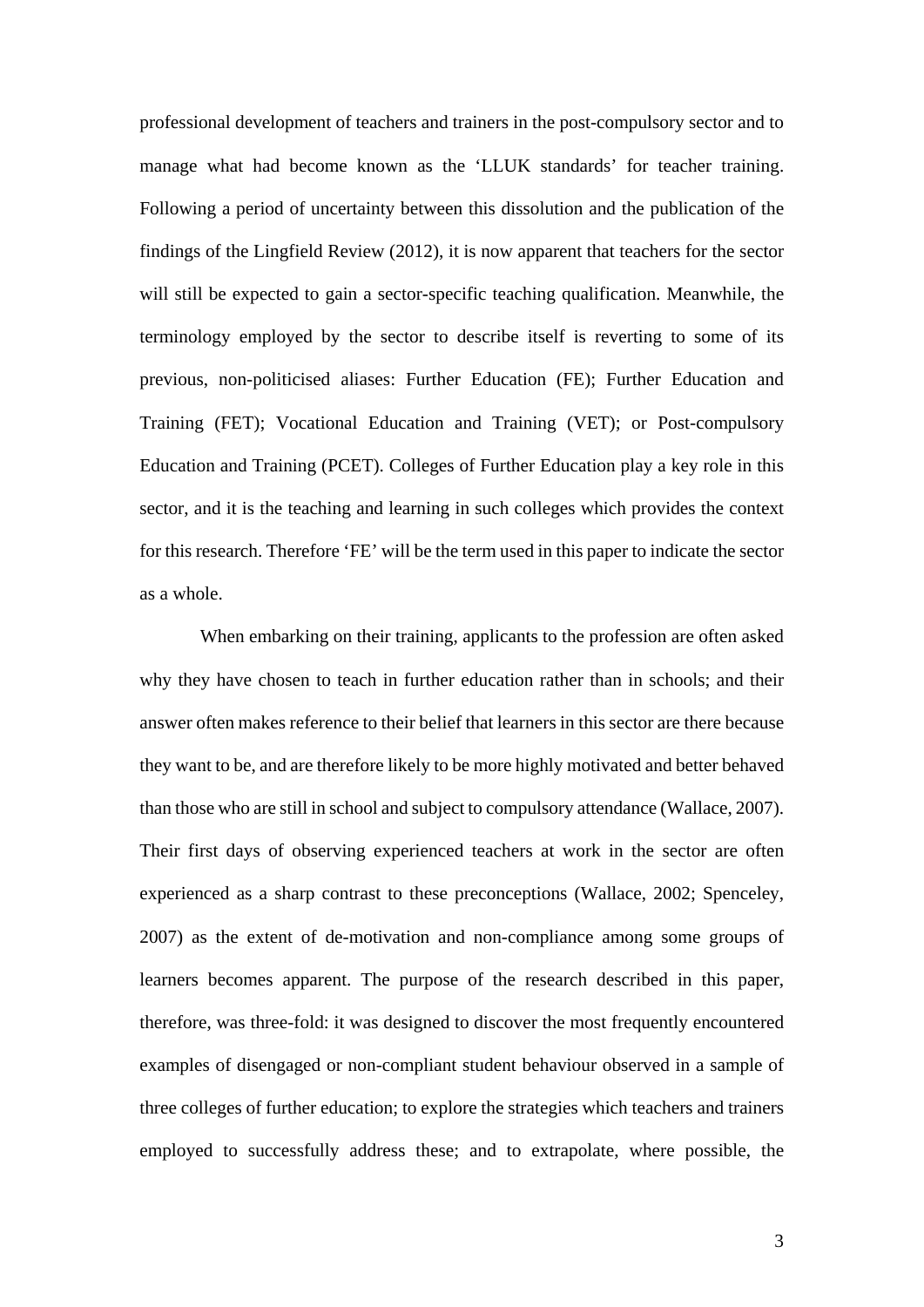theorizing that underpinned teachers' strategies. The ultimate purpose of this categorization and exploration was to inform the content of university-based teacher training sessions and programmes of continuing professional development (CPD) for the sector, so as to encourage teachers and trainee teachers in a critical and analytical approach towards student motivation and behaviour, as well as offering them a repertoire of relevant skills. The research was carried out as a collaborative project between a UK University and three centres of FE: one serving a wide area combining both rural and urban populations; one serving a disadvantaged urban population; and the third drawing its students from a small town with a fluctuating Traveller population.

 Low levels of motivation and high levels of disengagement among some groups of 14-19 year olds on vocational courses in colleges of FE have become increasingly apparent over the past two decades (for example: Reeves, 1995; Ainley and Bailey, 1997; Wallace, 2002; Fuller and Macfayden, 2012). A number of explanations have been offered for this, as we shall see in the following section, ranging from the nature of the vocational curriculum itself to the argument that learners find themselves on such courses by default rather than through choice. It is also relevant to this inquiry that, from 1999 to 2010, there was a clear policy discourse asserting the need for a qualification linked to professional standards for teachers in this sector of education and training; a discourse whose subtext could be taken to suggest that learners' poor behaviour and lack of motivation may be due to some deficiency in the standard of teaching they receive (Wallace, 2007). The current indications that this policy may change (Lingfield, 2012) do not necessarily signal an end to what Ball (1990:18) terms a 'discourse of derision'. It is important, therefore, to stress that the research described in this paper sought to identify good practice not as a means to 'correct' teachers whose styles or strategies are unsuccessful in encouraging students to engage with their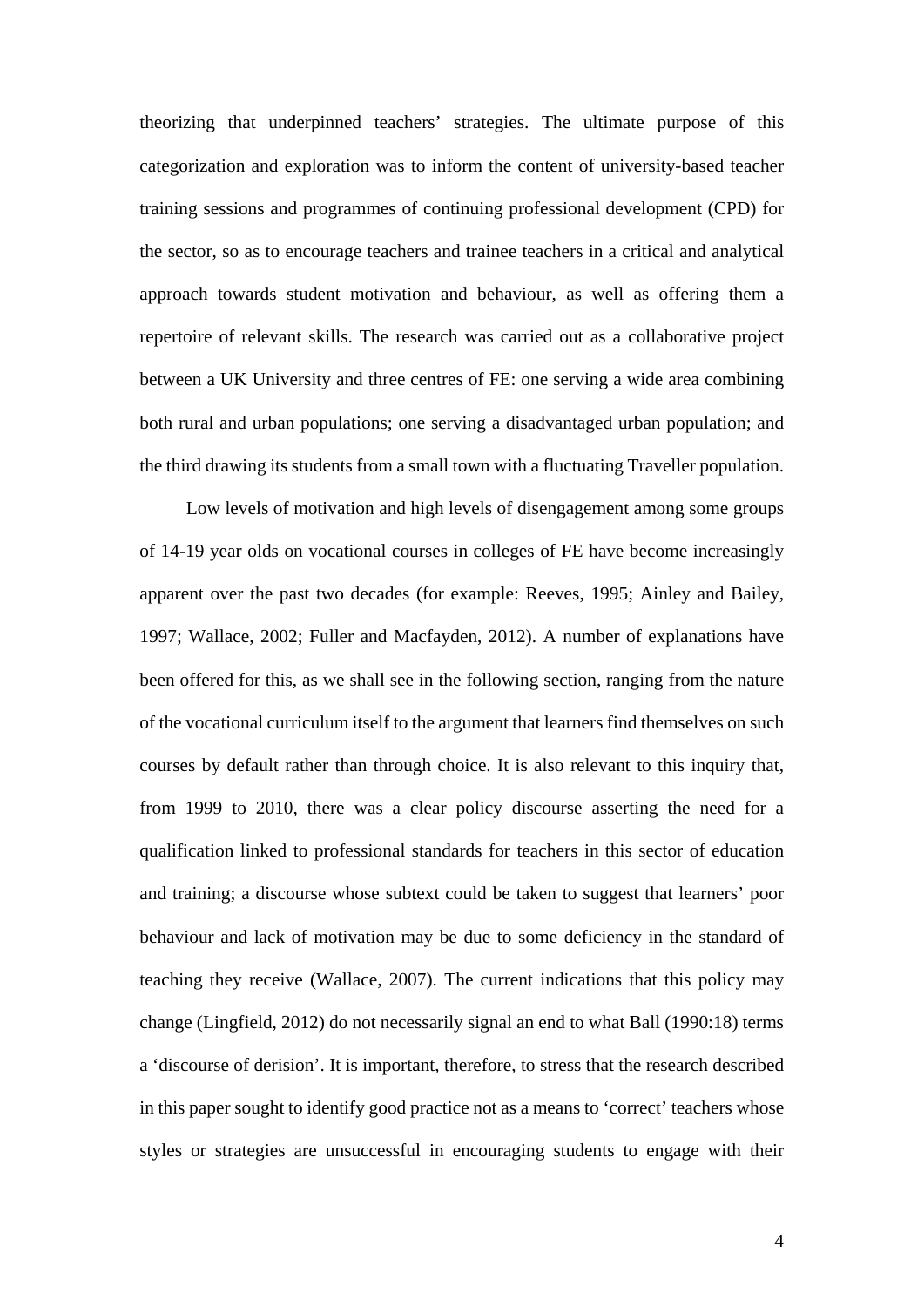learning, but rather as a pragmatic approach to discovering and sharing what works most successfully (Moore, 2004). Its aim was not uniformity of teaching approach, but to equip teachers with a repertoire of possible strategies and theories which they could employ in the best interests of the learners.

## **B. Themes in the literature**

While there is no shortage of literature relating specifically to the behaviour management and motivation of learners in the context of compulsory education, there is much less relating to the further education sector. However, although, as we have seen, there is a commonsense assumption that 'post-compulsory' equates with 'voluntary', there is nevertheless a section of literature aimed at FE practitioners which falls into the instrumental 'how to' category (for example, Vizard, 2012; Wallace, 2007a; Wallace, 2007b). This literature offers strategies and advice for teachers and is relevant to this research in two ways. Firstly, such strategies and their degree of success might be expected to be observed during the gathering of data. Secondly, such literature is inevitably predicated on a simplified causal model in that it appears to saying to the teacher, 'If you adopt this strategy the learners will be more likely to behave themselves'; an instrumental approach to some extent shared by this research in as far as one aim is to give practical support for professional development. More problematic, however, is the notion of a deficit model of teachers or learners, or indeed both, which this inquiry – like the range of 'how to' books - might be seen to imply. It is important to take into account, therefore, the significant thread of literature which argues that the origins of learner disaffection in FE lie outside the individual teacher's power to remedy or control. In this context, teachers' behaviour management and motivational strategies are understood as ways of dealing with symptoms whose underlying causes are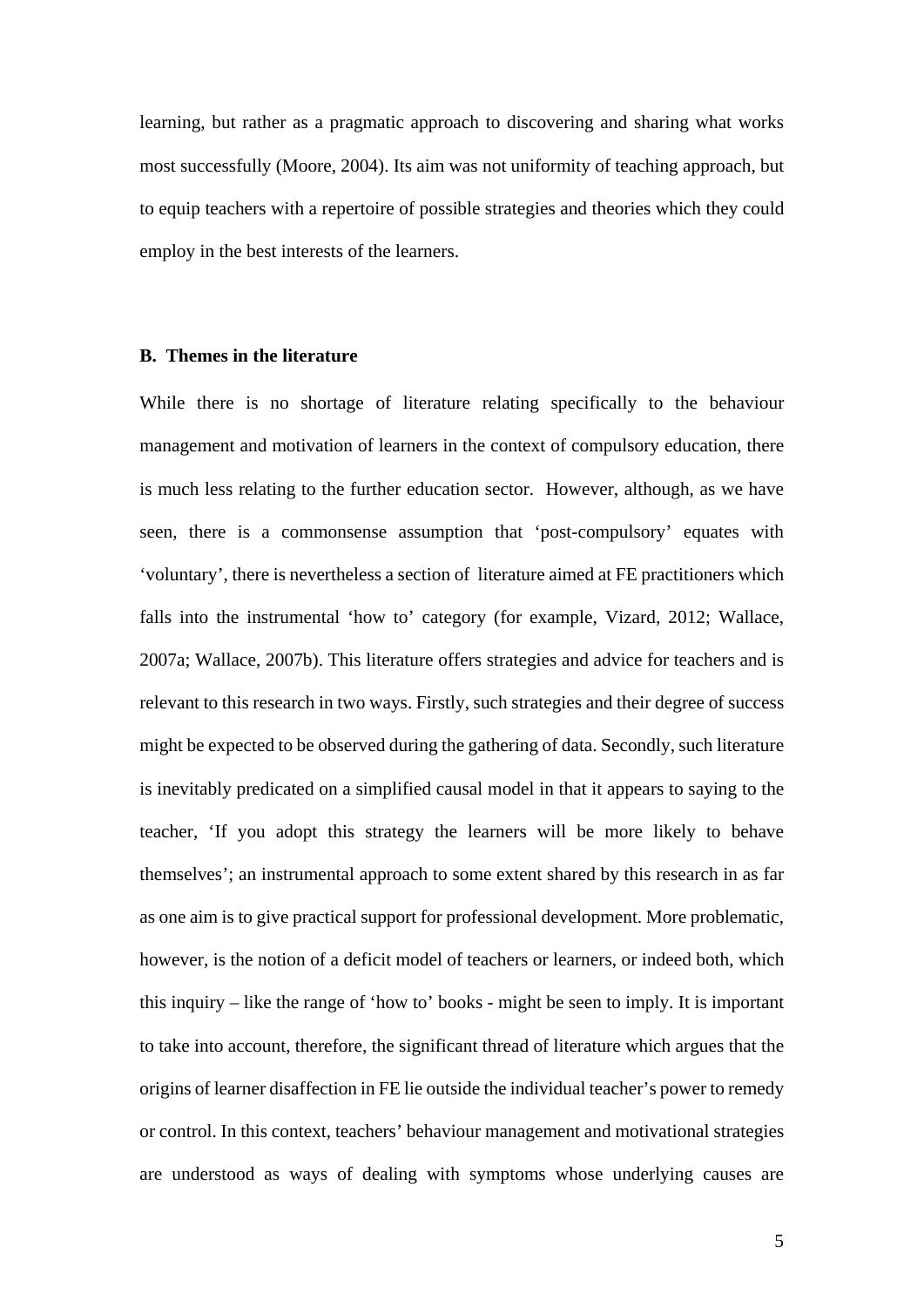systemic and endemic. This literature can be categorized into four broad arguments relating to the causes of learners' disengagement. These may be summarized as:

- socio-economic issues and the design of the vocational curriculum;
- perceptions of the sector, its status and purpose;
- the instrumentalism of FE teachers' occupational standards;
- the question of student choice in a competitive market.

Each of these will be explored briefly here under its own heading before the common themes are summarized in the context of this inquiry.

### *B1. Socio-economic issues and the design of the vocational curriculum*

The competence-based, instrumental nature of the vocational curriculum in the UK following the introduction of National Vocational Qualifications in 1986 has meant that, for example, the provision of a wider curriculum based on a liberal education model and incorporating 'liberal' or 'general' studies such as the discussion of literature, politics or social issues was discontinued for vocational students. Instead their learning is tightly focused on preparing them to demonstrate their competence against a set of occupational standards at a level considered appropriate to them. It has for some time been argued (for example: Reeves, 1995; Wolf, 2011) that the repetitious, instrumental nature of the competence-based curriculum encourages young learners to see the process of learning as a 'can do' tick list, and thereby fails to engage their enthusiasm for deeper levels of understanding or for learning *per se*. When Reeves argues that this instrumental curriculum encourages a 'tacit acceptance that proper education is rewarded with accreditation not by gratification' (1995: 105), we hear an echo of William Morris (1834-1896) and his famous condemnation of 'useless toil', which he defined as effort which carries no 'hope of pleasure in our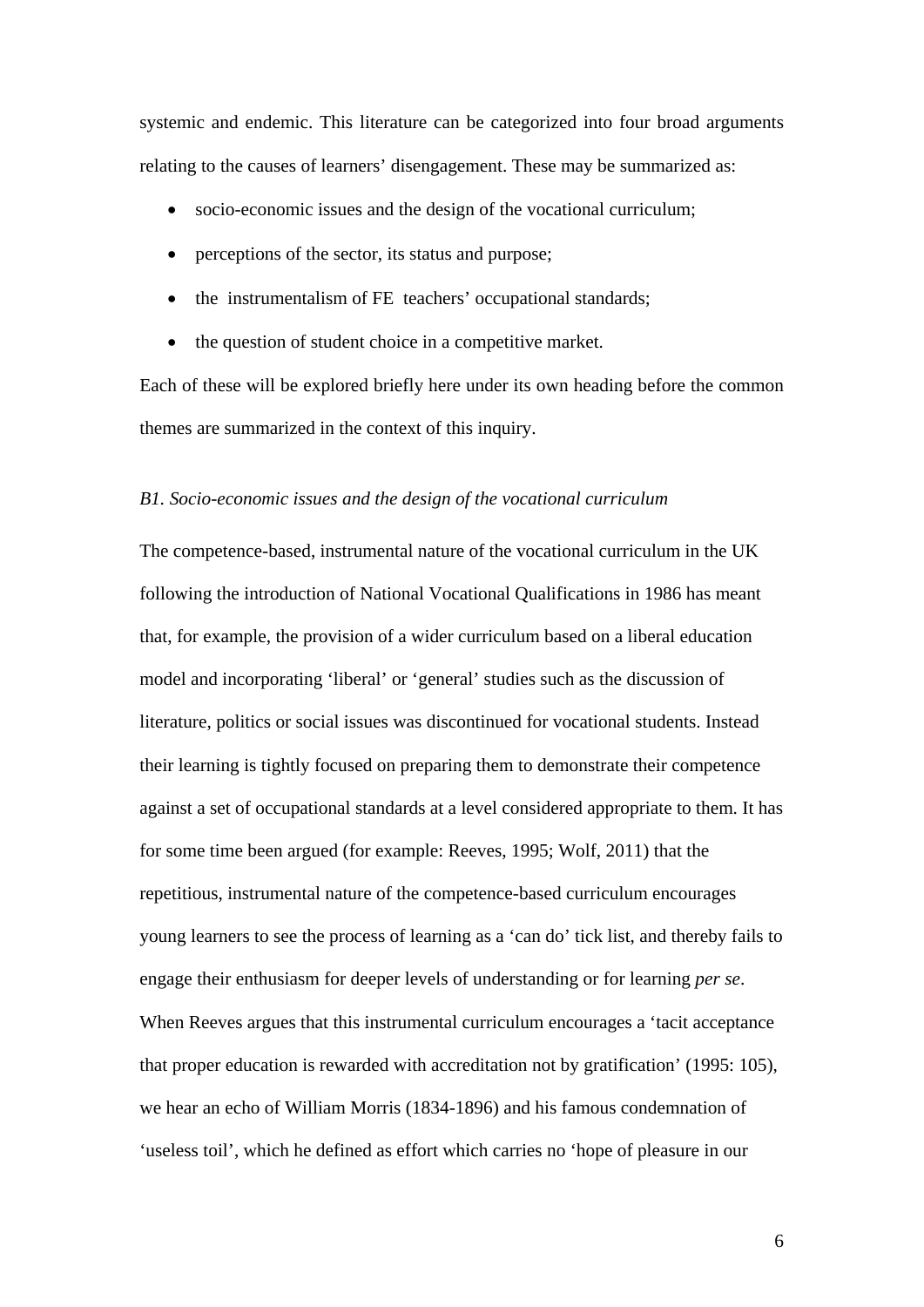daily creative skill' (Morris, 1888: 4). Alternatives to the instrumentalist curriculum have been posited by, for example, Pring (2002) who argues for a form of 'liberal vocationalism' which strenuously rejects the concept of learning as a set of competencies; and by Clarke and Winch (2007) who argue, amongst other things, for a model more closely aligned with the German dual system.

 In a socio-economic climate where competence-based accreditation cannot guarantee success in the job market, the learners are well aware of the low value frequently placed upon the qualifications for which they are being urged to work (Wolf, 2011). These elements are further compounded by issues of status and class, with colleges of further education recruiting a much higher percentage of students from lower socio-economic backgrounds than sixth forms and sixth form colleges (Foster, 2005) and generally students from a middle class background with relatively low academic achievement (Thompson, 2009); demographic factors which may serve to perpetuate negative notions about the value and desirability of the FE curriculum.

## B.2 *Perceptions of the sector, its status and purpose*

Wolf's description of the FE sector as a provision 'for other people's children' (2002:56) acknowledges with irony the commonsense perception of FE as still predicated on nineteenth century notions of class and status, where 'useful knowledge' was what constituted the curriculum for the labouring and artisan classes, and where education gained in status the further removed it was from serving the world of work (Wallace, 2013). What Swift and Fisher (2012) refer to as 'the ambivalent status surrounding vocational education' (207) may not only, as they argue, deter ambitious students from entering the sector at 16, but may also depress levels of motivation and engagement in some of those for whom it is the only option. Certainly, research suggests that the aspirations of learners in FE tend to be lower than those of learners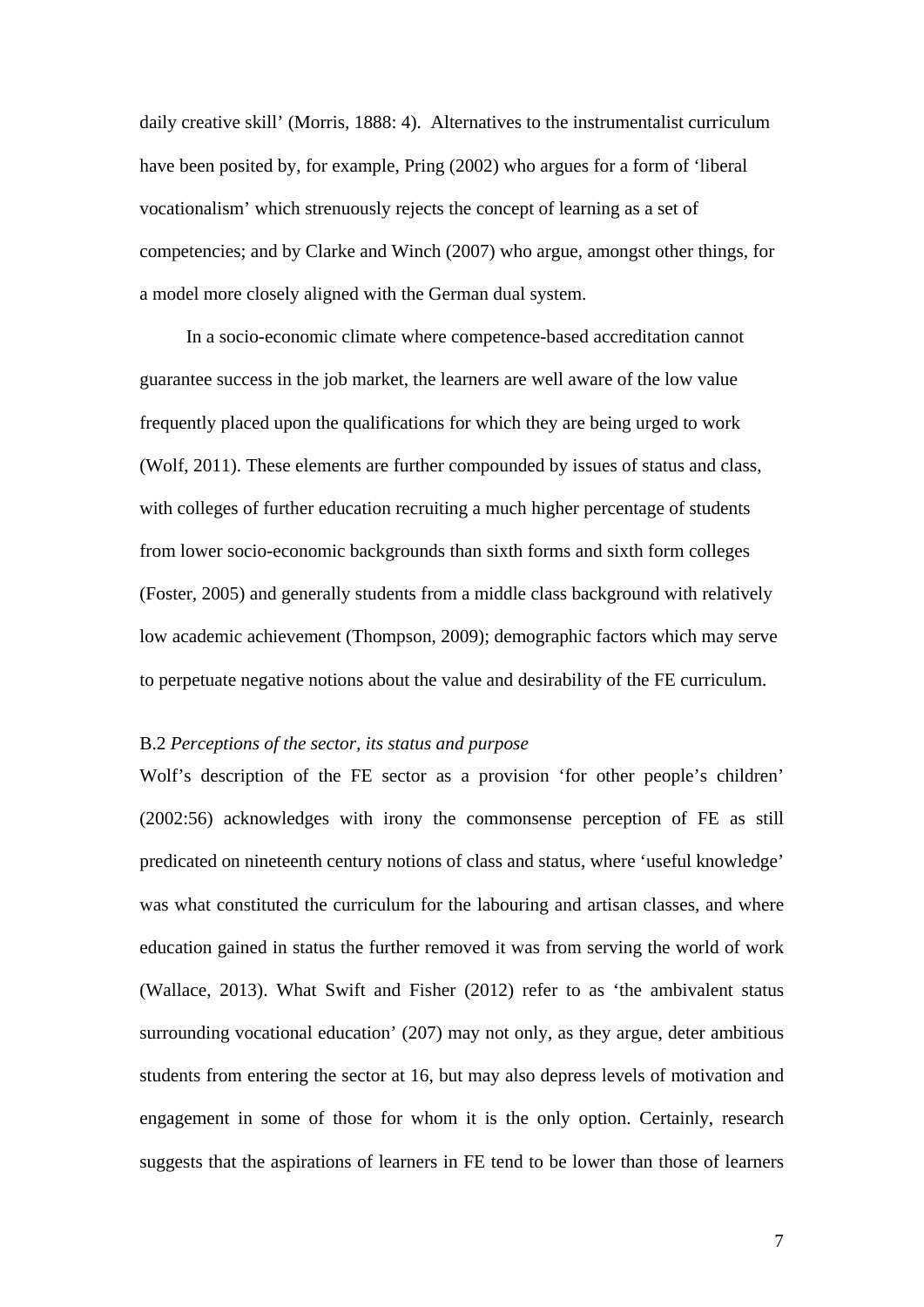who continue their post-16 education in schools (Baird et al, 2012). Moreover, since the purpose of the sector has been confirmed as one of skills training (Foster, 2005), its position and status in our current 'knowledge society' is open to question (Bathmaker, 2005); and this may go some way to explain why the sector has come to be seen as a progression route for those who have failed at school (Thompson, 2009). The devaluing of skills training in a knowledge economy is not in itself peculiar to the UK. Crawford (2011) for example, points out that in American schools, too, 'the manual trades are given little honor' (19); and suggests that this is because 'craftsmanship entails learning to do one thing really well, while the idea of the new economy is to be able to learn new things' (ibid). From the learner's point of view, these prevailing notions about the sector and its status may undermine self-esteem and throw doubt on the value and purpose of engaging with the FE curriculum.

#### B.3 *The instrumentalism of FE teachers' occupational standards*

Lucas (2007) argues that basing teacher training for the sector on 'standards' rather than on 'knowledge' leads to a failure to acknowlege the complex processes and motivations involved in the learning process, giving undue emphasis instead to the idea of vocational education and work-based learning as little more than learning by doing. This is not an issue restricted to the UK. Woodcock and Vialle (2010), for example, draw attention to the deficit model which they argue is apparent in teacher training frameworks for the Technical and Further Education (TAFE) sector in Australia. The introduction of such frameworks as a measure to improve student engagement is open to the criticism that learner behaviour and motivation are unlikely to be improved without first addressing political and socio-economic questions, such as the lack of employment for college leavers (Wallace, 2002). The instrumental nature of the current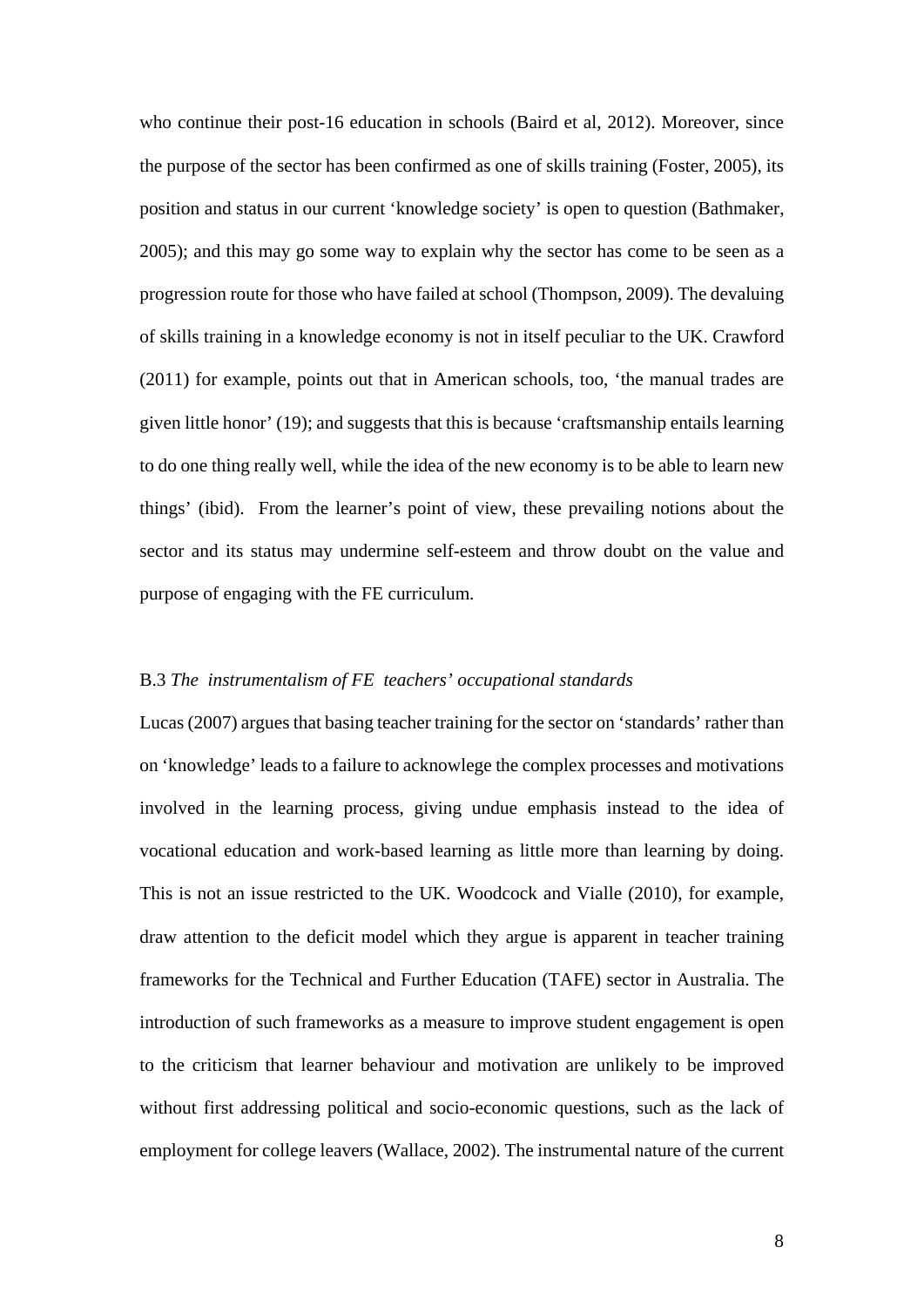framework could be viewed as detrimental to FE teachers' sense of self-efficacy and professionalism, since the very debate about what constitutes 'professionalism' includes the suggestion that teachers see it as lying in the willingness and ability to perform beyond the curriculum requirements (Robson et al, 2004) which might include ways of relating to learners or enhancing the teacher's theoretical understanding of what factors will best motivate and engage them. The principles of andragogy (Knowles, 1984) where the instrumental concept of 'educating people' is transformed into the supportive, democratic, less hierarchical idea of 'helping them to learn' are discounted or marginalised by a competence-based curriculum which, in Freire's terms, could be described as a 'banking' (1996) approach to learning. Freire's ideal of education as transformation, based on an approach where the relationship between educator and educatee is construed as an interaction of equals, not of instructor and instructed, is similarly sidelined by current requirements and practices. However, as Moore (2004) points out, the priority for most teachers is effectiveness, and this predisposes them to prioritise strategies that work, over standardised 'competences'.

#### *B.4. The question of student choice in a competitive market*

Since the 1988 Education Reform Act introduced Local Management of Schools (LMS), a quasi-market has operated in UK post-16 education and training, further strengthened subsequently by *The Further and Higher Education Act* of 1992. It is perhaps unsurprising, therefore, that the impartiality of progression advice provided by schools, in the form of information, advice and guidance may be compromised by the imperative to compete for the most able learners (Fuller and Macfadyen, 2012). Perhaps inevitably in a culture of competition, it is the schools, not the students, who have the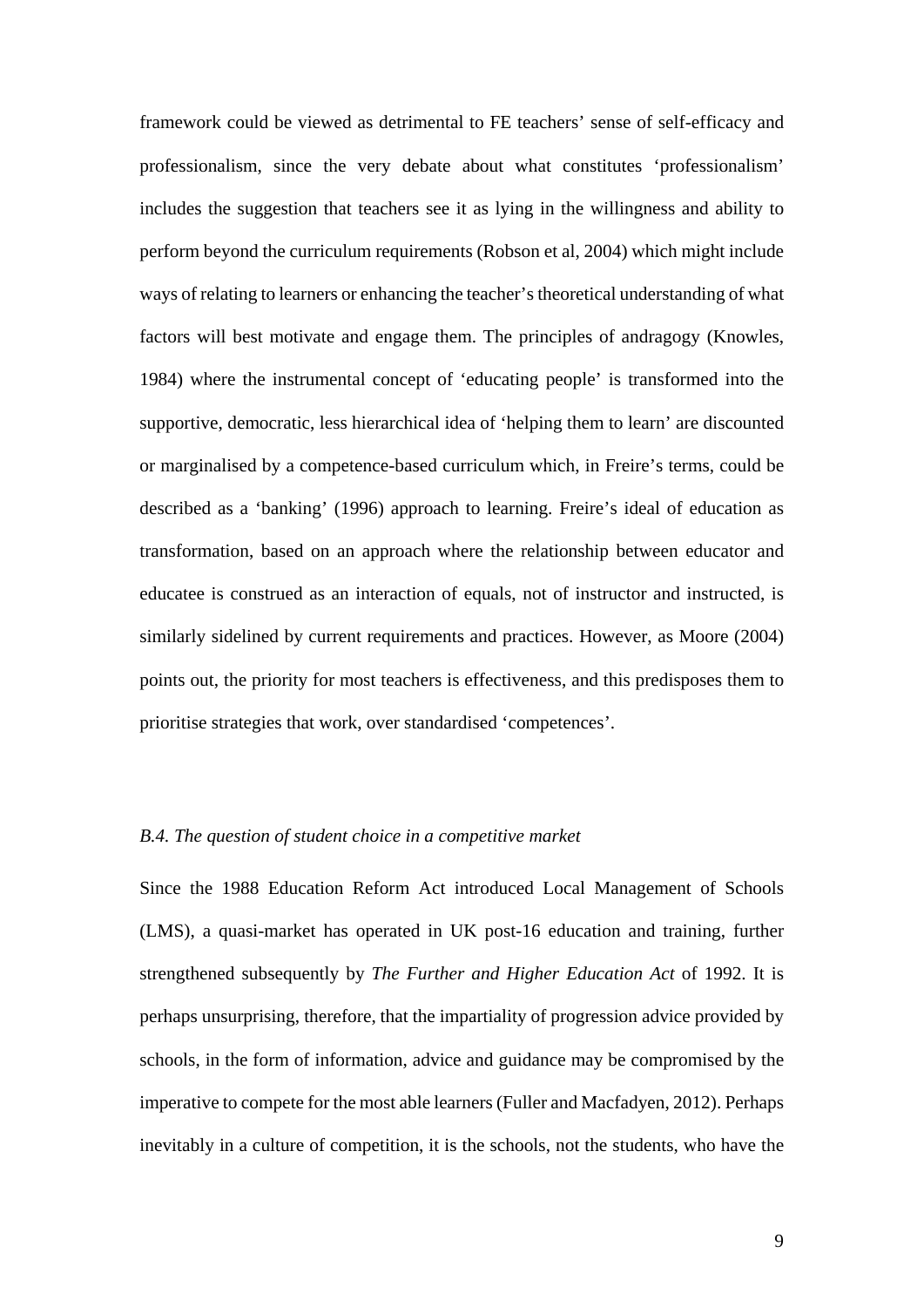final choice over who will stay on after the age of 16; and, driven by performance targets, schools and sixth form colleges will tend to recruit or retain pupils at 16 on the basis of academic achievement (Swift and Fisher, 2012). Moreover, research suggests that the information and guidance schools provide about vocational qualifications may be inadequate (ibid). The extent to which students themselves are able to make a free and informed choice about whether or not to enter the further education sector may, therefore, be seen as questionable (Wallace, 2007). These factors – lack of adequate guidance or a failure to be chosen to stay on at school – may result in learners finding themselves, by default, in FE colleges on vocational programmes that they have not in any real sense 'chosen' (Fuller and Macfadyen, 2012) and which may not coincide with what they consider to be their needs or aspirations (Ball, Maguire and Macrae, 2000; Wallace, 2007).

## *B. 5. A summary of the literature*

As we have seen, previous research offers us a number of explanations for the low level of motivation and the negative behaviour which FE teachers may encounter amongst their students. All of these explanations have factors in common. They suggest that the origins of the problem can be found at a policy level, whether it is the application of market ideology to educational institutions and processes, or the categorising of teaching skills as a set of competences. They argue that these policies, serve to some extent to disempower the teacher and destabilise the profession. And, perhaps most important of all in the context of this research, they offer an alternative discourse to that which presents learner disengagement as being an indicator of deficient teaching.

#### **C. Method and methodology**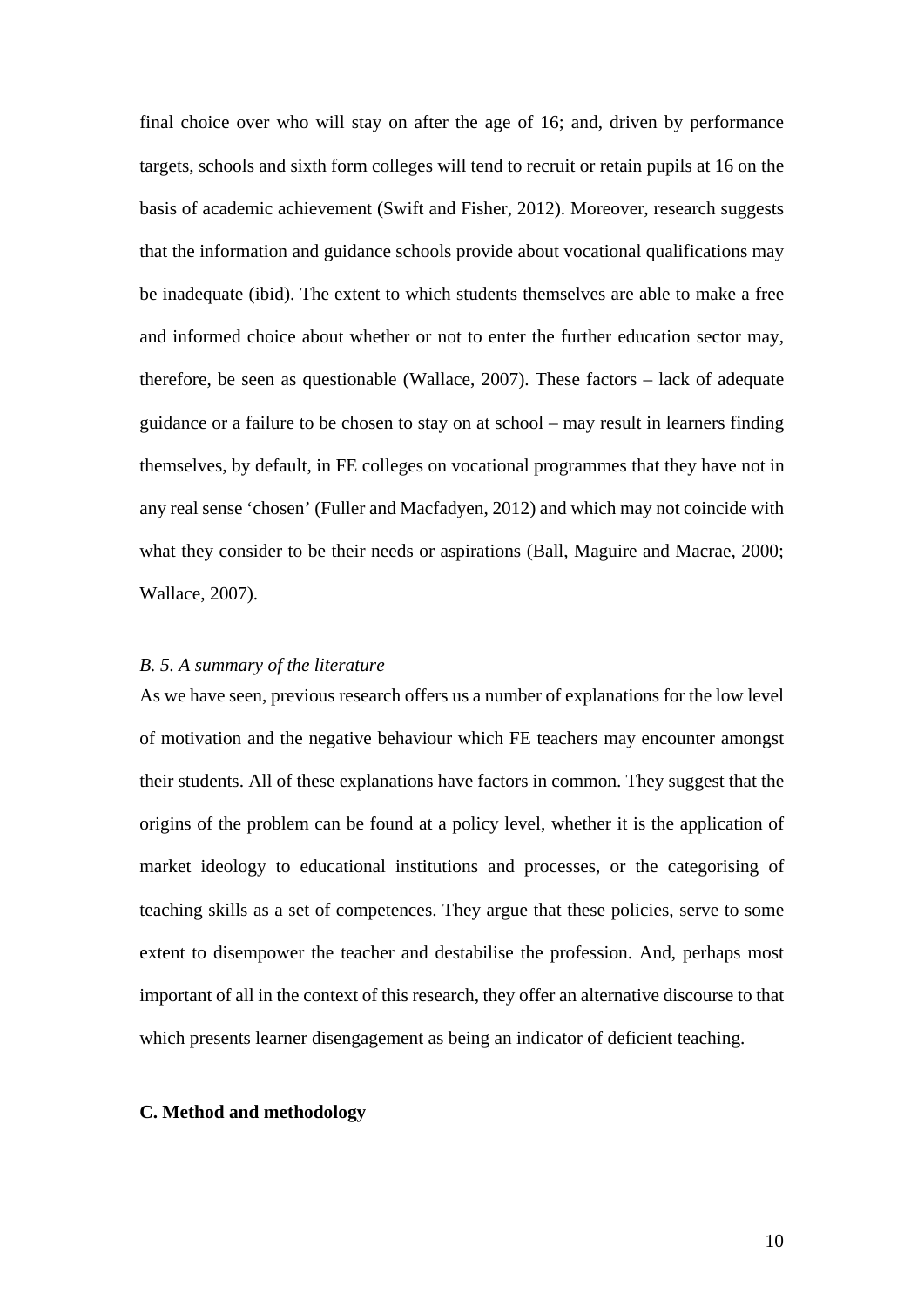It is important to reiterate here that the research set out to discover not what teachers might be doing 'wrong', but rather what worked (Moore, 2004) in terms of facilitating students' engagement with their learning. To this end, it was necessary to observe teachers across as wide a possible range of subjects and at all levels of the 16-19 vocational curriculum. A total of 183 classes were observed across three FE colleges. This constituted an opportunity sample, and included teachers in their first year of teaching as well as experienced practitioners. Observation in itself presents the researcher with obvious difficulties in terms of reliability (Wragg, 1999), not least because of the subjective and interpretative nature of observation findings. Lesson observations, in FE specifically, are associated in teachers' minds with inspections and performance management (O'Leary, 2012), a factor which could make them reluctant to participate. The presence of an observer would inevitably impact upon the dynamics of teacher-student and student-student interactions for the duration of the observation (Wragg, 1999), and perhaps particularly so if the observer was an unfamiliar 'outsider'. The pressure to 'perform' may lead the teacher to implement strategies they might not otherwise use, thus affecting the validity of the data; and, even where reassurances are given that the observation is will be judgement-free, the question of the implicit power relationship between observer and observed cannot be ignored (ibid). Therefore, drawing on evidence that teachers in the sector acknowledge the usefulness and value of peer observation (Peake, 2006; Burrows, 2008) it was decided to embed the observations in the peer observation arrangement which each of the colleges implemented regularly as part of its self assessment framework. This meant that the observations would be carried out during the course of a familiar procedure and by familiar staff, thus minimizing their impact on normal interactions.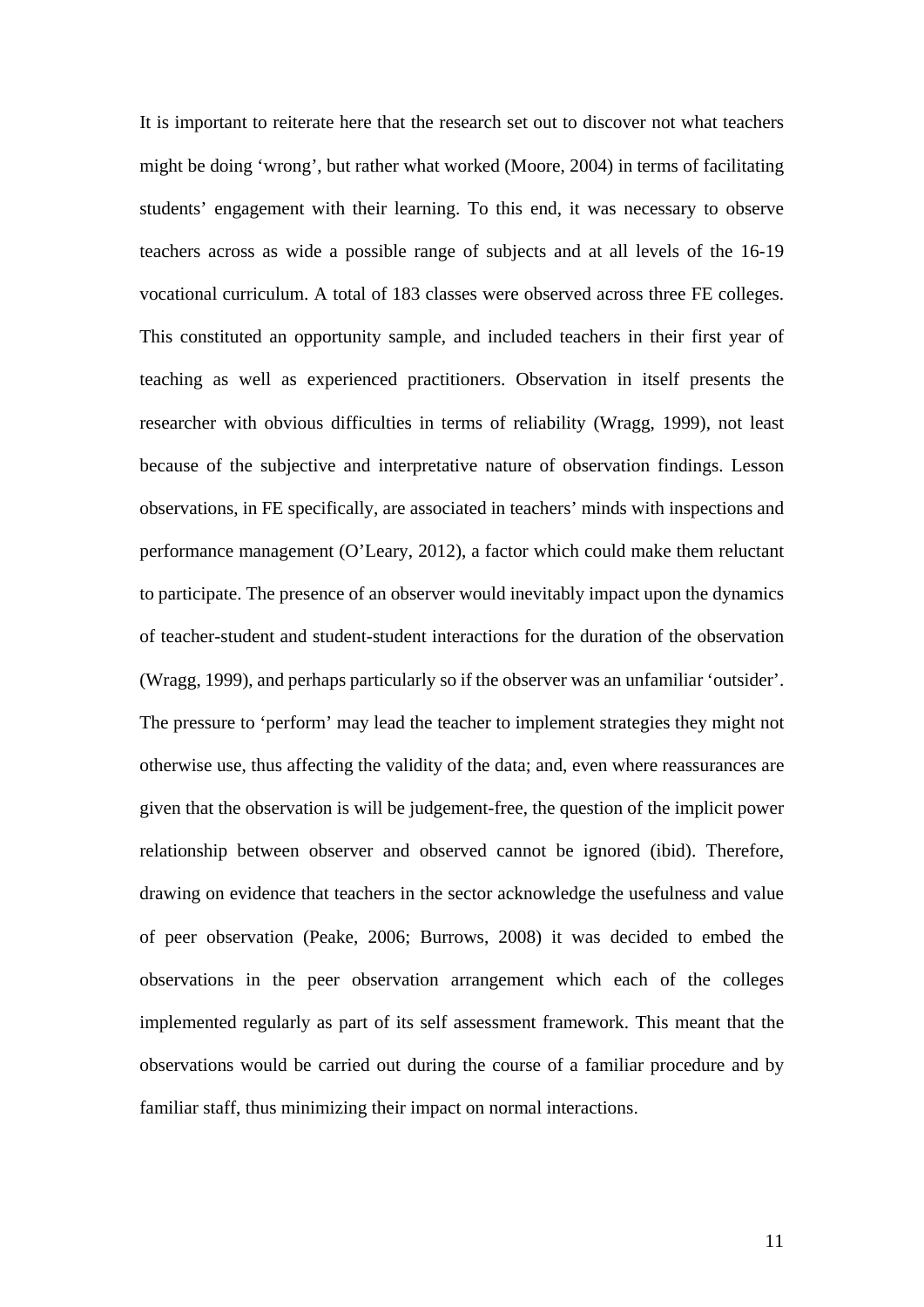The use of observers other than the researchers themselves, however, created a different set of potential difficulties, as different observers might each have their own interpretation of what constituted key terms such as 'compliant behaviour' and might hold differing views on what constituted 'effectiveness' in terms of teachers' motivational or behaviour management strategies. In order to address this, all 20 peer observers were fully briefed about the purpose of the research and its terms of reference, and were provided with written definitions and examples of the behaviours and strategies they were asked to note, as well as a standardized pro-forma on which to record their observations. Their brief was to:

- 'Note all examples of learner behaviour or interaction which falls into the category of "lack of motivation" or the category of "non-compliant behaviour", as defined on your briefing sheet.
- Note all strategies used by the teacher which successfully addressed these.'

A 'successful' strategy was defined as one which brought about an improvement in engagement or behaviour which lasted until the end of the lesson being observed.

 These measures were designed to raise levels of reliability and validity as far as was possible. As with all qualitative research which relies for its data on the observation of, and response to, complex human interactions, this methodological approach raises a number of epistemological issues, including the questions about the extent to which we can take the resulting observations as a basis for claims to knowledge about what 'works' in the classroom and what does not. Hammersley (2008) points out the potential pitfall for qualitative researchers of making claims about cause and effect which cannot be substantiated by the evidence. How reliable would be the notion, for example, that an improvement in learner behaviour was as a direct result of a specific teacher intervention? It was considered that one indicator would be the degree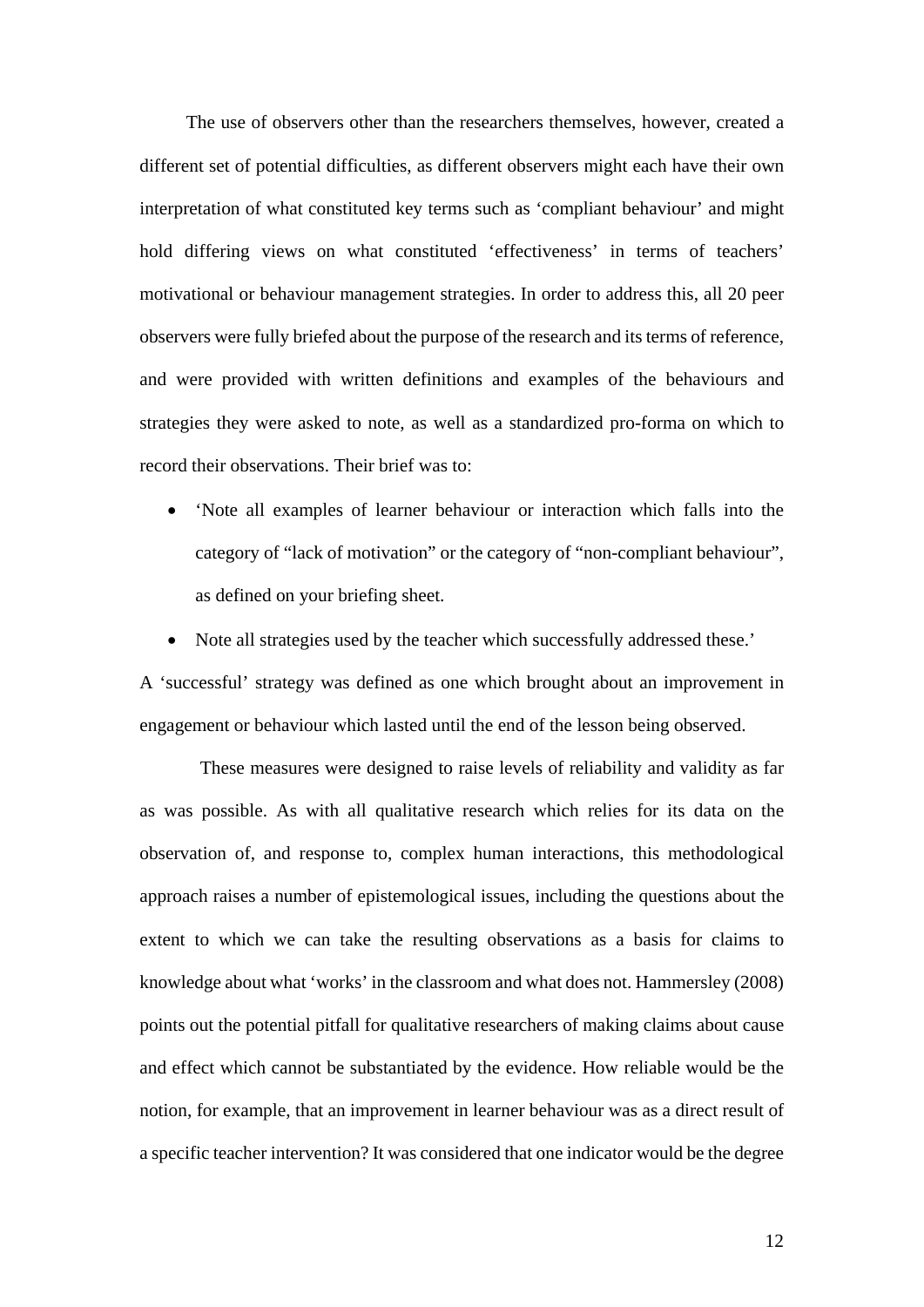of consistency in the resulting data from 183 observations by 20 observers across three colleges, and this will be explored further in the next section.

 The observations were followed by a focus group meeting of the observers during which the group discussed with the researchers the process (that is, their experience) of the observations; the resulting data; and their own accounts or theoretical understandings of learner disengagement and the teacher's role. The focus group was conducted on an informant rather than a respondent model (Powney and Watts, 1987), where the participants were invited to address very open questions with prompts such as, 'Tell us something about your findings.' The purpose of the informant approach is to allow the participants to open up ideas or areas of discussion which the researchers may not have thought of. It does not, like the respondent approach, restrict participant input to within the parameters delineated by researchers' questions (Atkins and Wallace, 2012). In other words, it allows for the exploration of the unforeseen. In this way the observers, as participants, were encouraged to theorize from the data collected and to share their understanding of its meaning and significance. The research was conducted in conformity with the British Educational Research Association (BERA) ethical guidelines (2011). All participants, whether observers or observed, provided their informed consent and were told of their right to withdraw at any stage of the inquiry.

## **D. Discussion of Findings**

The results of the observations and the outcomes of the focus group discussion can be categorized as follows: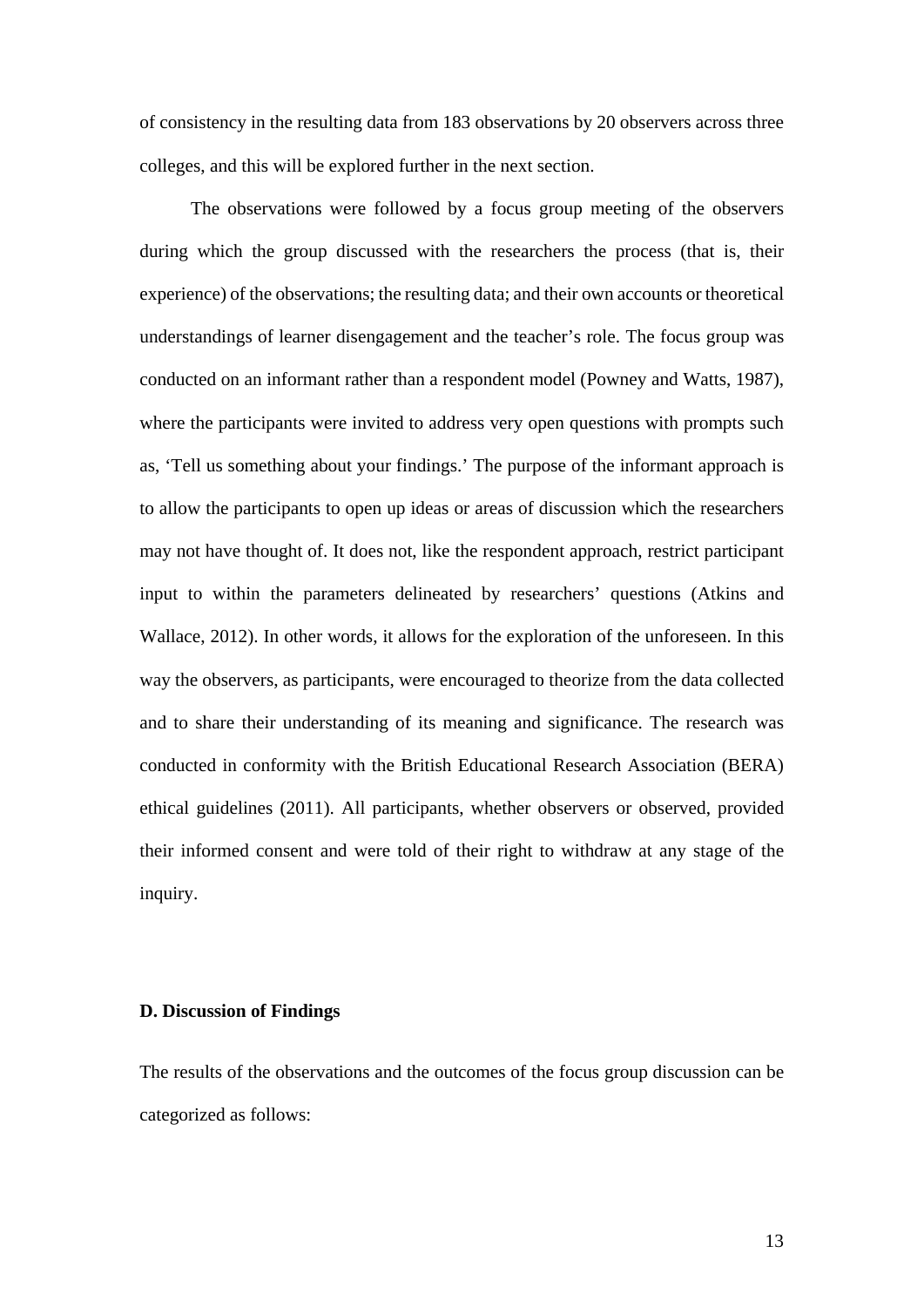- Most frequently observed examples of unmotivated or non-compliant behaviour.
- Strategies seen to be most effective in addressing these.
- Focus group's reflection on the findings and their theorizing about the causes of low motivation and non-compliance in 14-19 year old learners.

Each of these will be discussed under its own heading before the findings as a whole are summarized at the end of this section.

## *D. 1. Most frequently observed examples of unmotivated or non-compliant*

### *behaviour*

According to the observers' notes, the most frequently occurring indicators of noncompliance or disengagement in the 183 classes observed were:

- lack of punctuality (171 instances recorded);
- talking while the teacher is speaking or instead of concentrating on a task, so that noise levels constitute a potential barrier to other students' learning (168 instances recorded);
- the use of phones during class time, for calls and messaging or accessing the internet or playing games (132 instances recorded);
- rude or confrontational behaviour which demonstrated a lack of respect for the teacher and/or fellow students (103 instances recorded);
- not handing work in at the required time (62 instances recorded).

There are several things to note about this list. The first is that most of these behaviours demonstrate what we might call 'low level' non-compliance, and do not, on the whole, include violent, aggressive or criminal activity. The second is that, despite being nonserious in that sense, all of these have the potential to disrupt the learning of other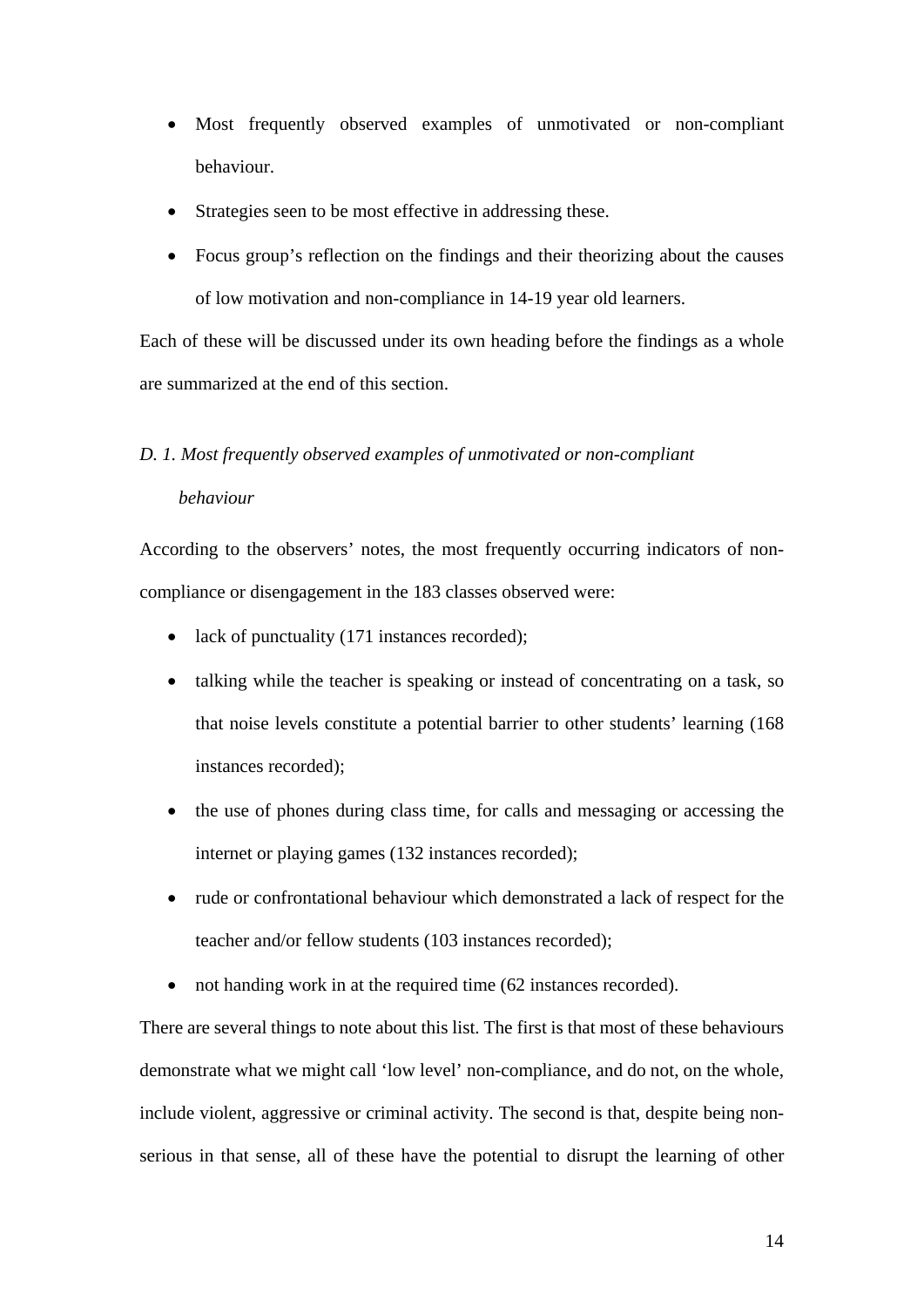students who might be better motivated or would choose to be more compliant. Thirdly, it emerged that this range of behaviour in 16-19 year old learners was found across all vocational areas, at all levels of qualification, and among all groups. There was found to be no correlation between the age or gender or length of professional experience of the teacher and the frequency of these behaviours, nor between vocational area or subject and such behaviours. Moreover, this data presented as consistent across all three colleges.

### *D.2. Strategies seen to be most effective in addressing these*

In contrast to the consistent data which emerged on behaviours, the observations produced no such clear-cut evidence about the efficacy of teachers' strategies for dealing with them. In this sense the findings were disappointing. However, and perhaps more significantly, there were indications that teachers had most success in building student motivation and encouraging positive behaviour in cases where the relationship between teachers and learners appeared positive, cheerful and mutually respectful. Representative and illustrative of observations recorded under the heading of '*Strategies used by the teacher which successfully addressed these'*, are descriptions such as: '*joked her out of it'; 'kept it light and kept smiling'; 'chatted with him in a freindly [sic] way'; 'had a laugh with them about it'; 'jollied him up'; 'didn't get mad but showed he was concerned in a nice way'; 'got her mind off it by making her laugh'; 'firm but made it obvious she was being kind and caring'*. To categorize the interactions described in this way as *strategies* seems to miss something of their affective or interpersonal quality.

 This aspect of the findings was discussed in the focus group. Initially the group sought to explore the causal relationship between positive, cheerful teaching and well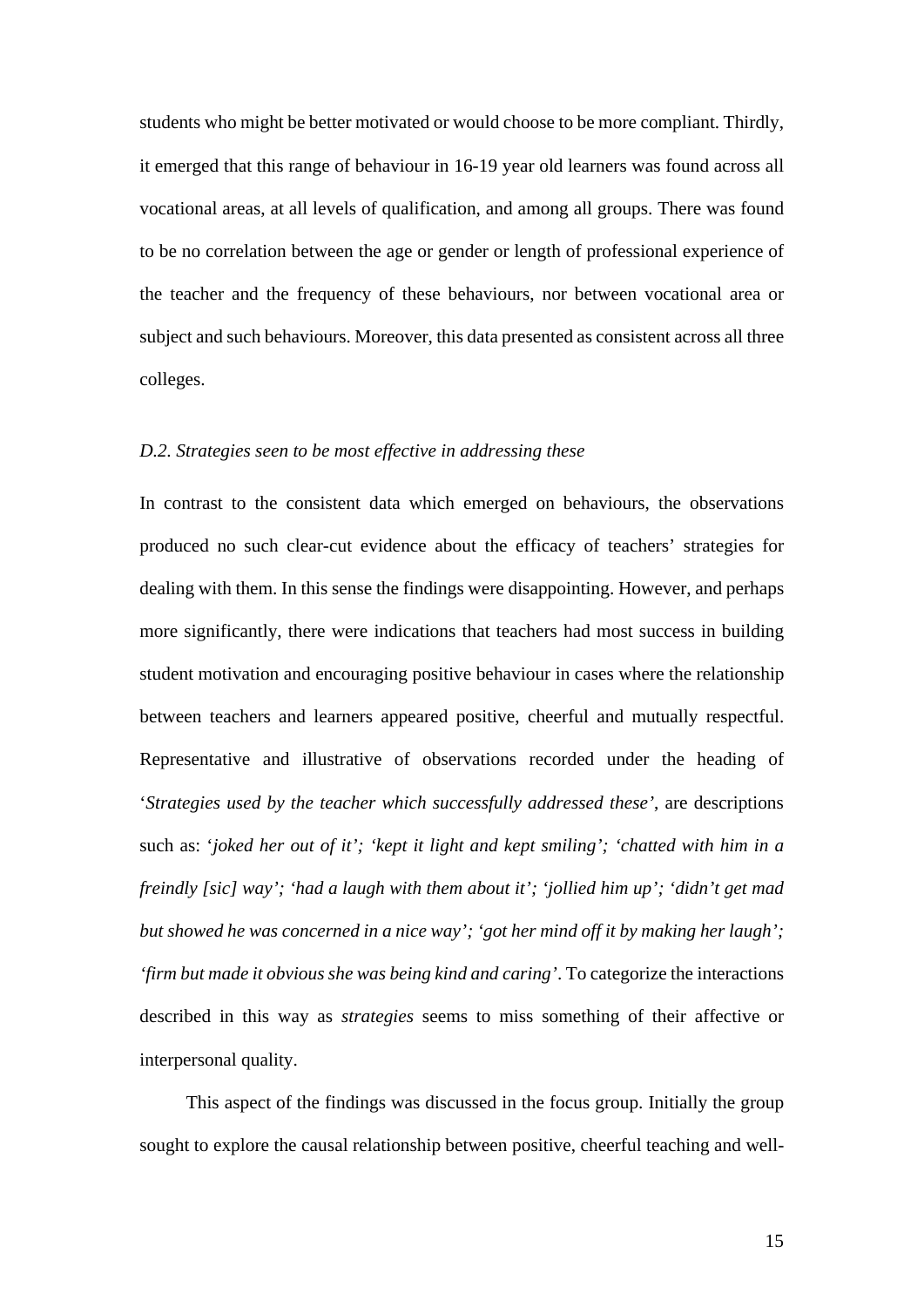motivated learners, since it could be justifiably and as easily claimed in theory that motivated learners produce cheerful teachers. The majority view, however, was that a crucial factor in motivating students seemed to be the attitude and demeanor of the teacher; and that they were unsurprised that the observations had demonstrated this repeatedly. Instead of strategies, then, what emerged from the focus group's discussion of their observations was rather a set of conditions under which vocational students are most likely to exhibit motivation and positive, appropriate behaviour; and that these conditions are recognized as necessary by the 'cheerful' teachers, who adjust their planning and teaching to create or accommodate them. These conditions can be articulated in the following way: That students engage with learning

- when they have the ability to do the task;
- when they can see some point in doing it;
- when they can take some pride in doing it;
- when doing it fits their image of who they are.

The evidence further suggests that teachers' experience or length of service is not a correlating factor in relation to recognising the importance of these conditions or of adopting a positive and 'cheerful' demeanour. It was unclear, however, whether those teachers whose observed practice reflected this list and/or the 'cheerful' approach could or would articulate these as factors which played a role in their successful motivation of students. In other words, there remains a question about the extent to which they owed their success to reflection or conscious theorising on their own practice rather than to a natural disposition, a high level of emotional intelligence or instinctive pragmatism.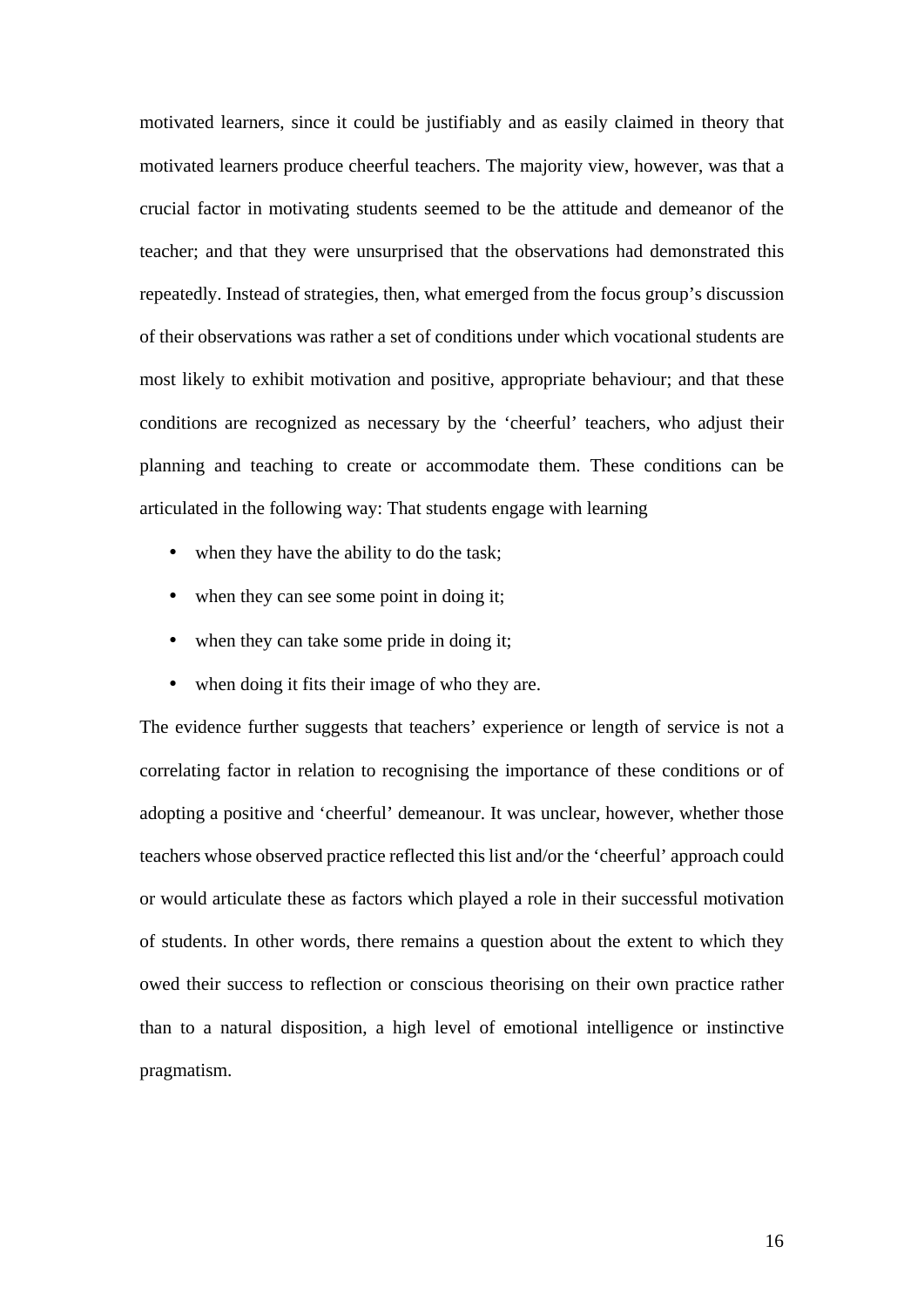# *D.3. Focus group's theorizing about the causes of low motivation and noncompliance in 14-19 year old learners*

Perhaps some of the most interesting, if least anticipated findings to come out of the focus group discussion were the theories that teachers/observers put forward to explain the low levels of motivation and the disruptive behaviour of some sections of the FE student population. One theory popular in the focus group was that some learners' lack of concentration did not arise from inability or unwillingness but from the fact that they arrived at college without having eaten breakfast or, in some cases, with inadequate clothing in cold weather. There was a general consensus that standards of behaviour at college were primarily influenced by the learners' home environment and by whether parents or carers were generally supportive of college rules or of teachers' attempts to inculcate good manners and safe practices. There was also agreement that learners could be encouraged towards appropriate behaviour by demonstrations or explanations of what was required in the workplace, so that, for example, hairdressing students understood and responded to the need for politeness and helpfulness in a salon environment, and trainee electricians would abide by work-related safety protocols. This correlation between appropriate behaviour and vocational area did not, however, emerge as a significant factor in the observation reports.

 It is interesting to note that, although the focus group suggested that causes of student disengagement lay outside the control of the individual teacher, none of these were factors identified in the literature reviewed above - including the instrumental nature of the vocational curriculum (Bathmaker, 2005; Wolf, 2011); weaknesses in the professional qualification for vocational teachers (Lucas, 2007; Woodcock and Vialle, 2010); lack of learner choice and the pressures of market ideology (Fuller and Macfadyen, 2012; Swift and Fisher, 2012). Neither did the group identify a lack of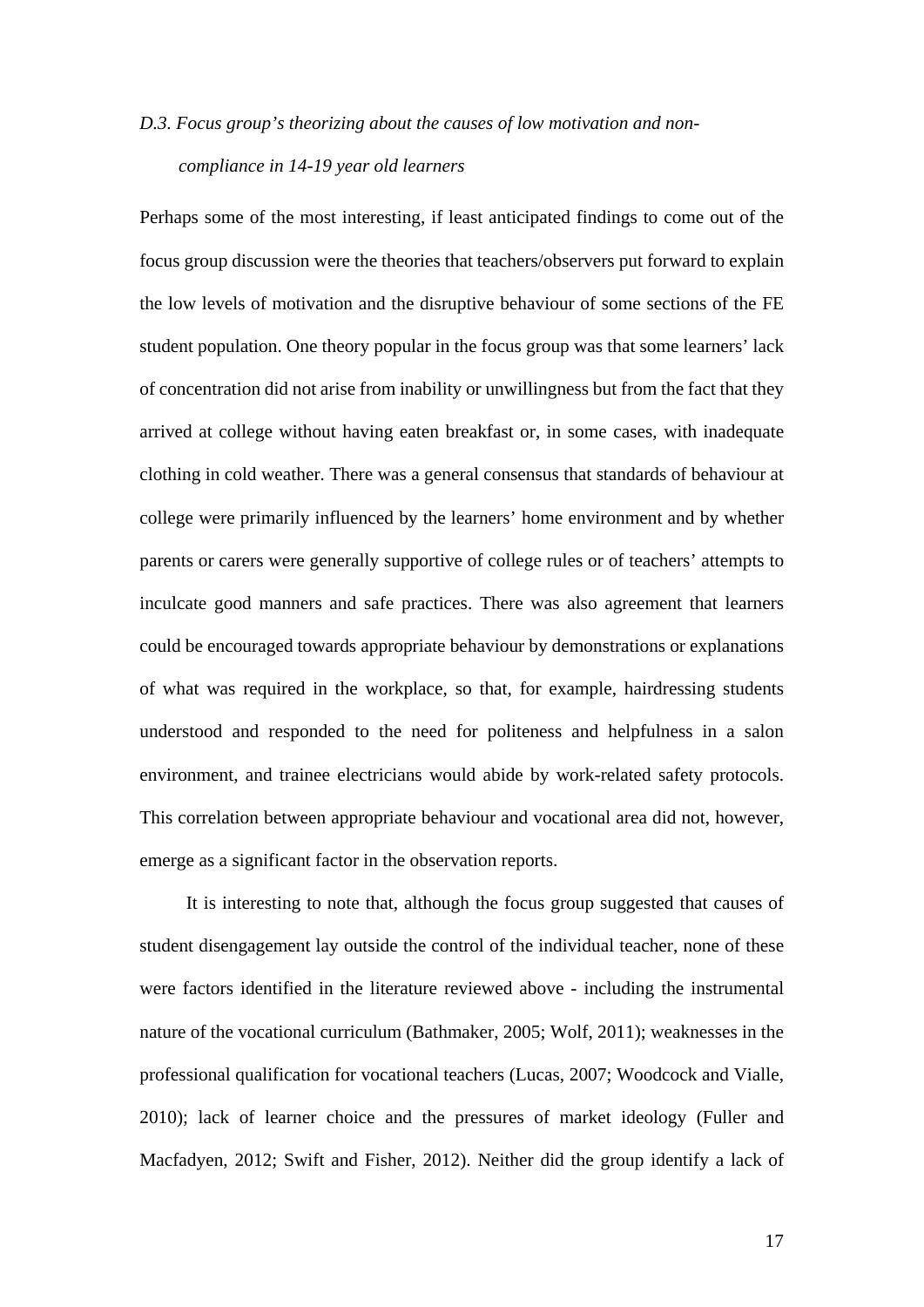specific pedagogic skills on the part of teachers as contributing to learners' disengagement.

### *Summary of findings*

Taken together, the data from the observations and the focus group discussion suggest that learner disengagement in the 14-19 age group is observable across all vocational areas in the FE provision explored in this inquiry. Links were suggested between disengagement and learner deprivation; and between learner disengagement and attitudes learned in the home environment. No specific teaching strategies for motivation or control were identified as being consistently successful. However, there appeared to be a correlation between teachers' apparent 'cheerfulness' and positive levels of learner motivation and behaviour. This was also described in terms of teachers demonstrating a sense of humour and an ability to interact with groups of learners in ways that implied positive regard. This is consistent with research which suggests that some learners in FE report finding a more relaxed and mutually respectful teacherlearner relationship than they experienced at school, and feeling, as a consequence, more confident about engaging with their learning (for example, Fuller and Macfayden, 2012; Peart, 2012). Similar findings have also emerged from recent research into learner engagement higher education (HE) (for example, Hunt, 2012) which suggests that the relationship between learner and teacher is a factor in encouraging deeper learning. However, it should be noted that the HE focus here is on class size and its impact on opportunities for one-to-one interaction with the teacher, rather than specifically on the teacher's attitude or approachability.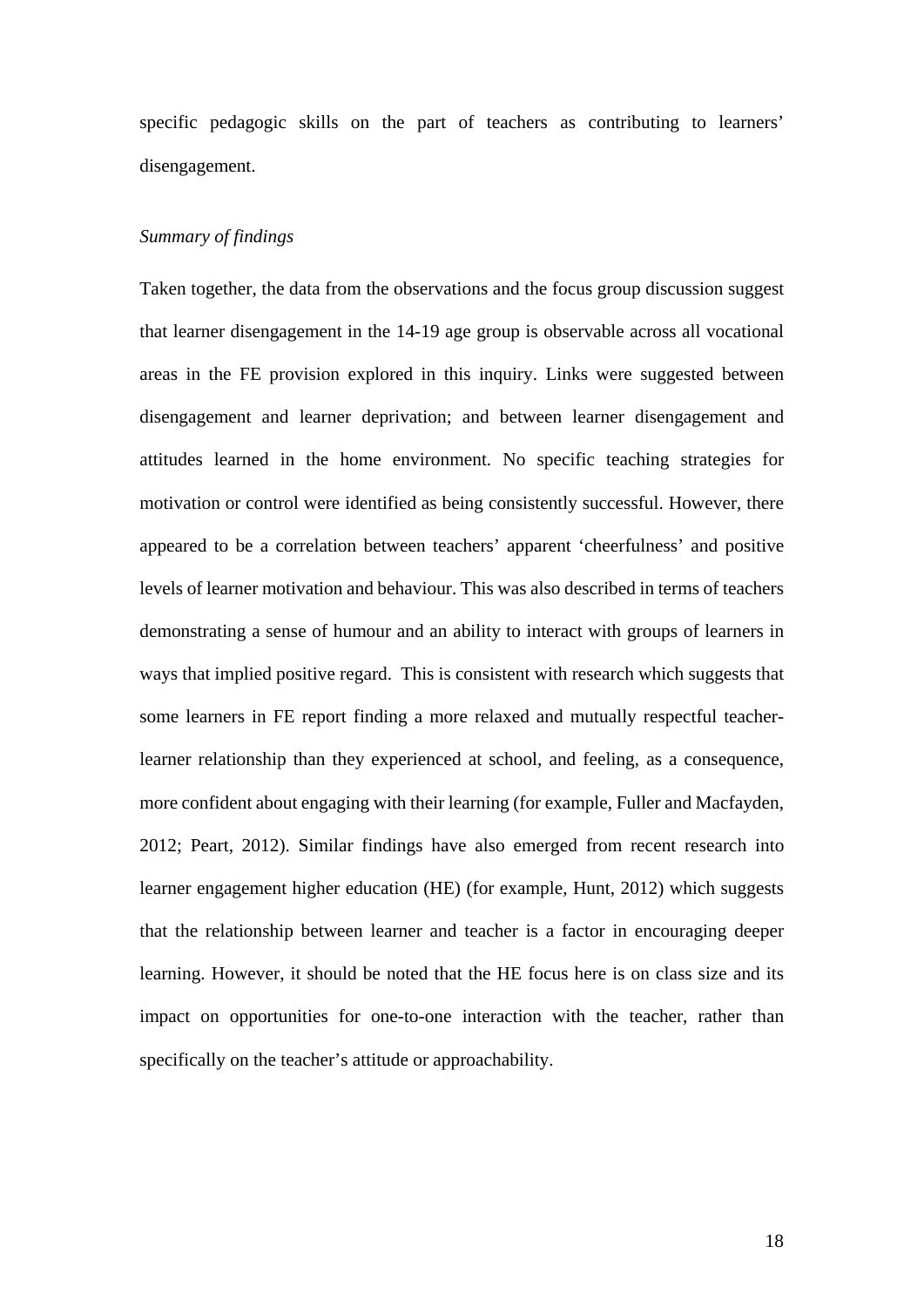#### **Conclusion**

Part of the purpose of this research project, as set out in the introduction, was to identify strategies used successfully by teachers in FE to improve learner motivation and behaviour. However, although the evidence gathered suggests that some degree of disengagement of young learners in the UK's FE colleges may be endemic, it also raises important questions about the logic and efficacy of addressing such disengagement simply by revisions to teacher training and continuous professional development programmes. While pointing to a link between disengagement and learned attitudes towards education and training, it nevertheless suggests that the key to motivating the learners in question - inasmuch as it lies with their teachers at all - consists in certain teacher attitudes and attributes rather than skills or strategies. Indeed, in suggesting that a positive teacher-learner relationship is a major factor in the motivation to learn, these findings appear to be consistent with the arguments of Knowles (1984) and Freire (1996) in their emphasis on a supportive rather than hierarchical teacher-learner relationship. They can also be seen as reflecting humanist theories of learning associated with Maslow (1987) and Rogers (1983), which argue that students' more basic needs – for acceptance and a sense of belonging, for example – must be met before they can engage with the business of learning. Teachers' own sense of well-being and empowerment may also be a factor here, as suggested by Woodcock (2011) in his Australian study into the link between teachers' sense of self-advocacy and learners' levels of motivation.

 However, it is not easy to see how teachers' development of such attributes, values and beliefs can be addressed by the existing instrumental and competence-based set of teaching standards. Indeed, it opens up questions about what we mean by a 'good' FE teacher and about the criteria by which policy makers may require their competence

19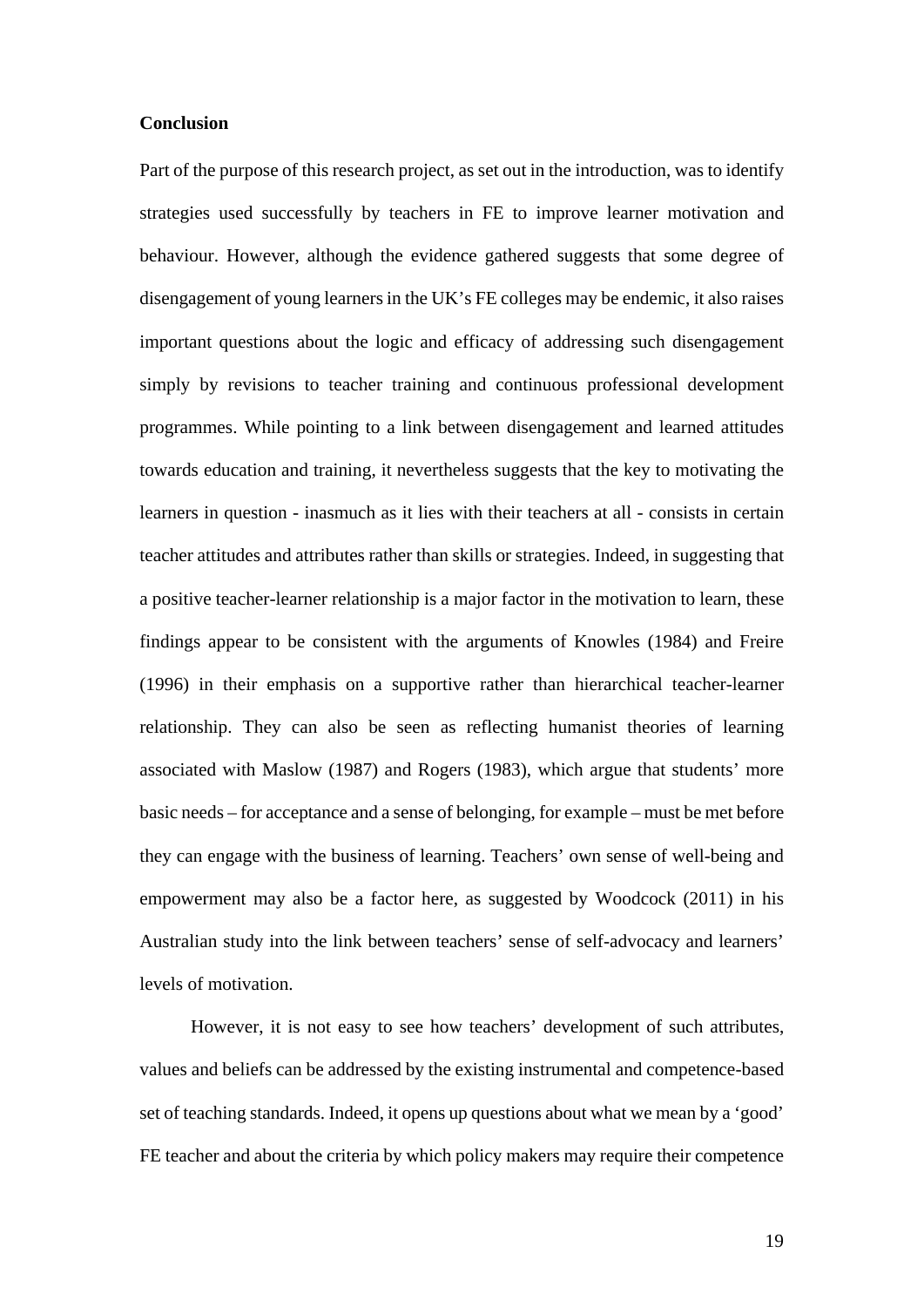to be measured and found wanting. Meanwhile, it remains to be seen whether current policy discourses around revision or replacement of the standards and the status and nature of qualifications for teaching in the sector will encourage teachers towards a more relationship-based and pragmatic 'pick and mix approach' (Braun, 2012: 237) to engaging the de-motivated and underachieving section of the FE student population.

#### **References**

- Ainley, P. and Bailey, B., 1997. *The business of learning: staff and student experiences of Further Education*. London: Cassell.
- Atkins, L. and Wallace, S., 2012. *Qualitative research in education*. London: Sage.
- Ball, S., 1990. *Politics and policy making in education: explorations in policy sociology*. London: Routledge.
- Ball, S., Macrae, S., and Maguire, M., 2000. *Choice, pathways and transitions post-16: new youth, new economies in the global city.* London: Routledge.
- Braun, A., 2012. Trainee teachers, gender and becoming the 'right' person for the job: care and authority in the vocational habitus of teaching. *Oxford Review of Education,* 38 (2), 231-246.
- Burrows, J., 2008. *Trainee perceptions of observation.* Huddersfield: Huddersfield Consortium.
- Clarke, L., and Winch, C., eds., 2007. Vocational Education: International approaches,developments and systems. London: Routledge.
- Crawford, M., 2011. *The case for working with your hands.* London: Penguin.
- Foster, A., 2005. *Realising the potential: a review of the future role of further education colleges*. Annesley, UK: DfES.
- Freire, P., 1996. *The pedagogy of the oppressed*. London: Penguin Education
- Fuller, C. and Macfadyen, T., 2012. 'What with your grades?' Students' motivation for and experiences of vocational courses in further education. *Journal of Vocational Education and Training*, 64 (1), 87-101.
- Hammersley, M., 2008. *Questioning qualitative inquiry*. London: Sage
- Hunt, C., 2012. Learning in large spaces: the academic engagement of a diverse group of students. *Research in Post-Compulsory Education*, 17:12, 195-205.
- Knowles, M., 1984. *Androgogy in action: applying modern principles of adult learning*. US: Jossey-**Bass**.
- Lingfield et al., 2012. *Interim review of professionalism in further education*. Available from: http://www.bis.gov.uk/assets/biscore/further-education-skills/docs/p/12-670-professionalism-infurther-education-interim.pdf [Accessed 12<sup>th</sup> January, 2013]
- Lucas, N., 2007. Rethinking initial teacher education for further education teachers: from a standardsled to a knowledge-based approach. *Teacher Education*, 18(2), 93-106.
- Maslow, A.,1987. *Motivation and personality*. New York: Harper and Row.
- Moore, A., 2004. *The good teacher: dominant discourses in teaching and teacher education*. London: Routledge.
- Morris, W., 1888/2008. *Useful work versus useless toil.* London: Penguin.
- O'Leary, M., 2012. Exploring the role of lesson observation in the English education system: a review of methods, models and meanings. Professional Development in Education, 38(5), 791-810.
- Peake, G., 2006. *Observation of the practice of teaching*. Huddersfield: Huddersfield Consortium.
- Peart, S., 2012. The impact of culture on participation: Black men and boys' experience of further education. *Race Equality Teaching*, 3, 7-9.